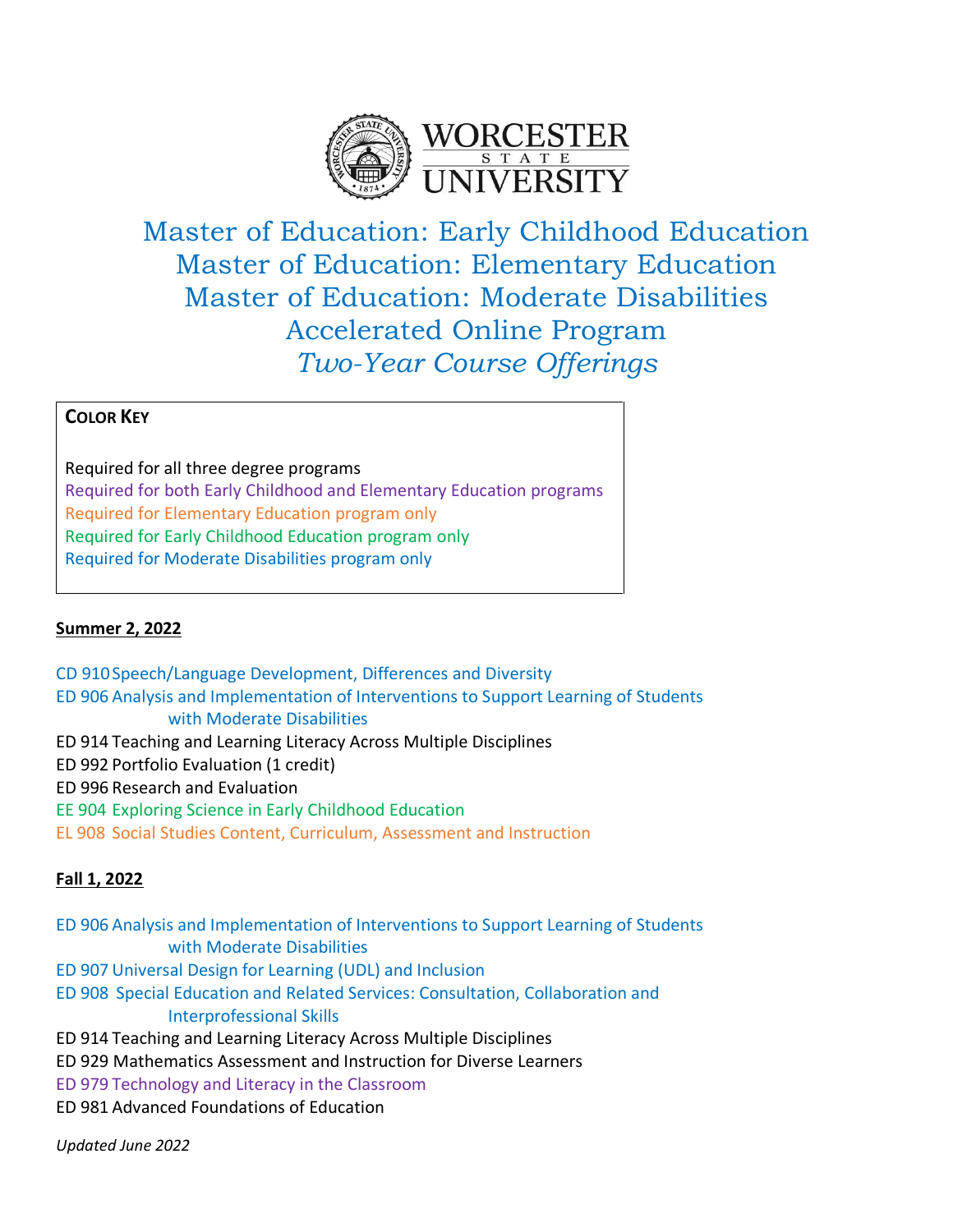ED 982 Research in Education ED 992 Portfolio Evaluation (1 credit) ED 993 Seminar: Research in Content Concentration ED 996 Research and Evaluation EE 913 Social Studies in Early Childhood: Content, Curriculum, Evaluation, Methods and Materials EL 908 Social Studies Content, Curriculum, Assessment and Instruction

# **Fall 2, 2022**

CD 910Speech/Language Development, Differences and Diversity ED 905 Introduction to Special Education ED 910 The Child, Family, Community and Diversity in Education ED 913 Differentiated Reading Instruction ED 927 Inclusive Settings: Learning Strategies and Management Techniques (1-6) ED 929 Mathematics Assessment and Instruction for Diverse Learners ED 981 Advanced Foundations of Education ED 982 Research in Education ED 992 Portfolio Evaluation (1 credit) ED 993 Seminar: Research in Content Concentration ED 996 Research and Evaluation EE 912 Young Children and Integrated Early Childhood Education Practices

# **Spring 1, 2023**

ED 906 Analysis and Implementation of Interventions to Support Learning of Students with Moderate Disabilities ED 907 Universal Design for Learning (UDL) and Inclusion ED 908 Special Education and Related Services: Consultation, Collaboration and Interprofessional Skills ED 914 Teaching and Learning Literacy Across Multiple Disciplines ED 979 Technology and Literacy in the Classroom ED 981 Advanced Foundations of Education ED 982 Research in Education ED 992 Portfolio Evaluation (1 credit) ED 993 Seminar: Research in Content Concentration ED 996 Research and Evaluation EE 904 Exploring Science in Early Childhood Education EL 909 Science Content, Curriculum, Assessment and Instruction

# **Spring 2, 2023**

CD 910Speech/Language Development, Differences and Diversity

ED 905 Introduction to Special Education

ED 910 The Child, Family, Community and Diversity in Education

*Updated June 2022*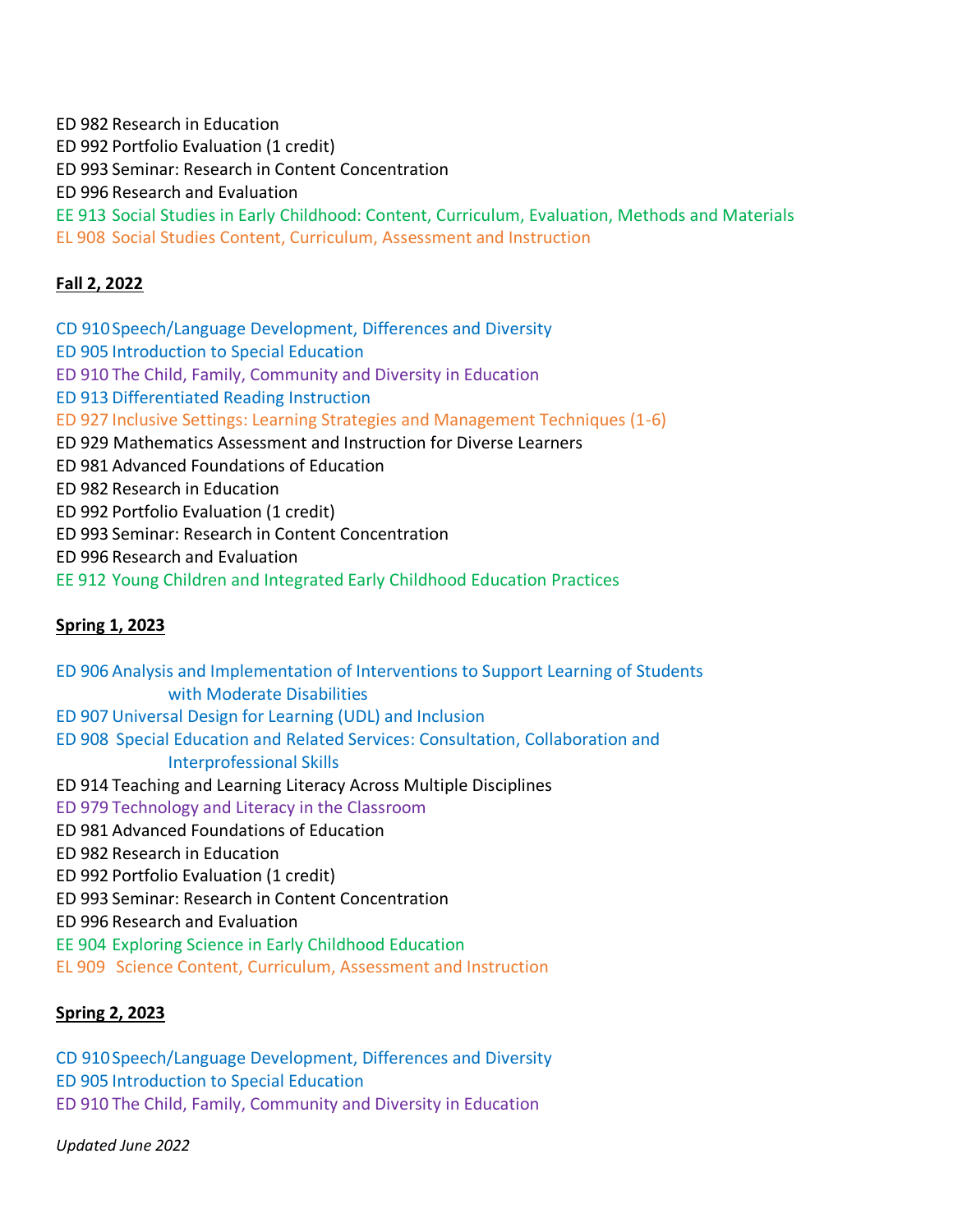ED 913 Differentiated Reading Instruction ED 929 Mathematics Assessment and Instruction for Diverse Learners ED 981 Advanced Foundations of Education ED 982 Research in Education ED 992 Portfolio Evaluation (1 credit) ED 993 Seminar: Research in Content Concentration ED 996 Research and Evaluation EE 913 Social Studies in Early Childhood: Content, Curriculum, Evaluation, Methods and Materials EL 908 Social Studies Content, Curriculum, Assessment and Instruction

#### **Summer 1, 2023**

ED 906 Analysis and Implementation of Interventions to Support Learning of Students with Moderate Disabilities ED 907 Universal Design for Learning (UDL) and Inclusion ED 908 Special Education and Related Services: Consultation, Collaboration and Interprofessional Skills ED 914 Teaching and Learning Literacy Across Multiple Disciplines ED 927 Inclusive Settings: Learning Strategies and Management Techniques (1-6) ED 979 Technology and Literacy in the Classroom ED 981 Advanced Foundations of Education ED 982 Research in Education ED 992 Portfolio Evaluation (1 credit) ED 993 Seminar: Research in Content Concentration ED 996 Research and Evaluation EE 912 Young Children and Integrated Early Childhood Education Practices

### **Summer 2, 2023**

CD 910Speech/Language Development, Differences and Diversity ED 905 Introduction to Special Education ED 910 The Child, Family, Community and Diversity in Education ED 913 Differentiated Reading Instruction ED 929 Mathematics Assessment and Instruction for Diverse Learners ED 981 Advanced Foundations of Education

ED 982 Research in Education

ED 992 Portfolio Evaluation (1 credit)

ED 993 Seminar: Research in Content Concentration

ED 996 Research and Evaluation

EE 904 Exploring Science in Early Childhood Education

EL 909 Science Content, Curriculum, Assessment and Instruction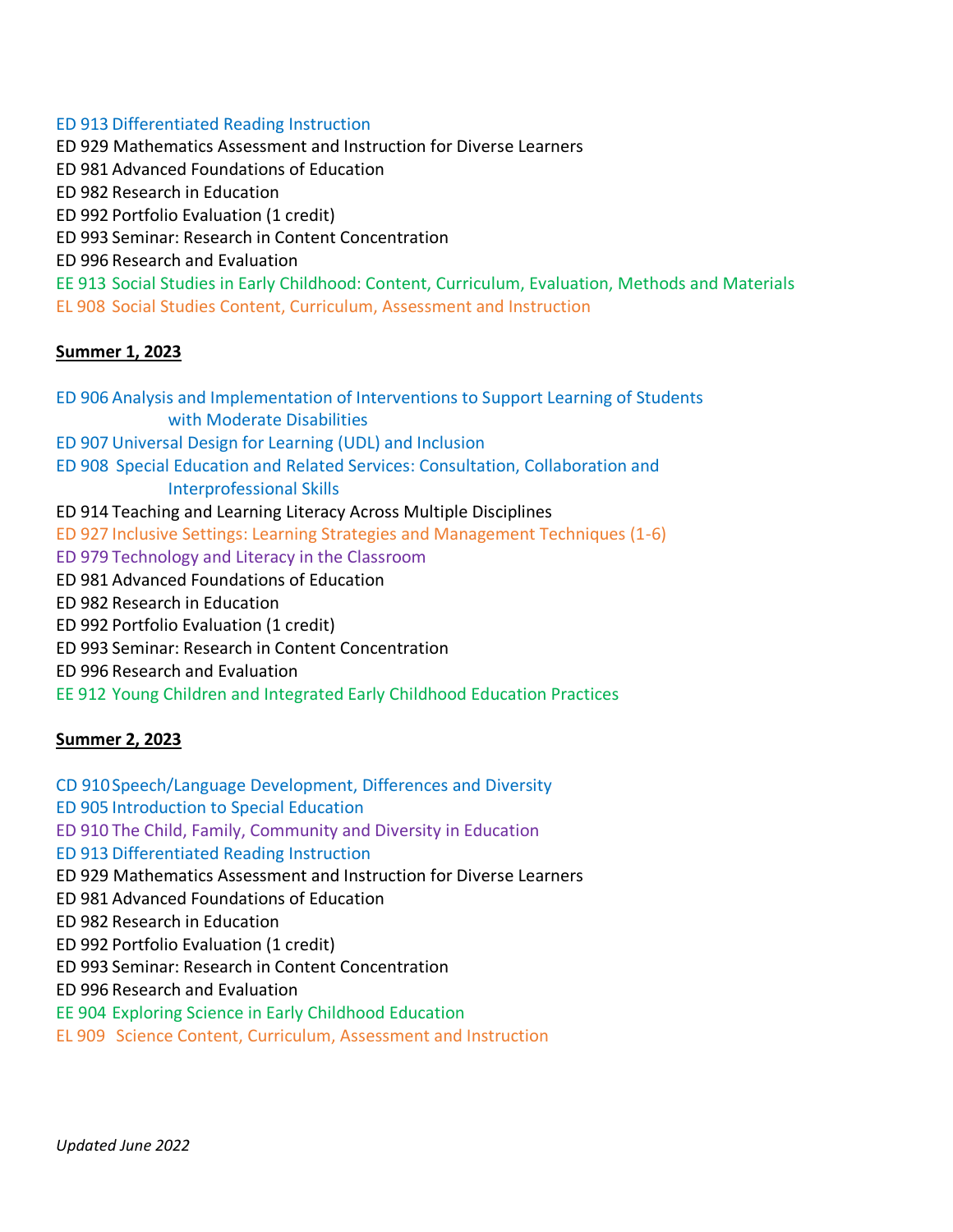#### **Fall 1, 2023**

ED 906 Analysis and Implementation of Interventions to Support Learning of Students with Moderate Disabilities ED 907 Universal Design for Learning (UDL) and Inclusion ED 908 Special Education and Related Services: Consultation, Collaboration and Interprofessional Skills ED 914 Teaching and Learning Literacy Across Multiple Disciplines ED 979 Technology and Literacy in the Classroom ED 981 Advanced Foundations of Education ED 982 Research in Education ED 992 Portfolio Evaluation (1 credit) ED 993 Seminar: Research in Content Concentration ED 996 Research and Evaluation EE 913 Social Studies in Early Childhood: Content, Curriculum, Evaluation, Methods and Materials EL 908 Social Studies Content, Curriculum, Assessment and Instruction

### **Fall 2, 2023**

- CD 910Speech/Language Development, Differences and Diversity
- ED 905 Introduction to Special Education
- ED 910 The Child, Family, Community and Diversity in Education
- ED 913 Differentiated Reading Instruction
- ED 927 Inclusive Settings: Learning Strategies and Management Techniques (1-6)
- ED 929 Mathematics Assessment and Instruction for Diverse Learners
- ED 981 Advanced Foundations of Education
- ED 982 Research in Education
- ED 992 Portfolio Evaluation (1 credit)
- ED 993 Seminar: Research in Content Concentration
- ED 996 Research and Evaluation
- EE 912 Young Children and Integrated Early Childhood Education Practices

### **Spring 1, 2024**

- ED 906 Analysis and Implementation of Interventions to Support Learning of Students with Moderate Disabilities ED 907 Universal Design for Learning (UDL) and Inclusion
- ED 908 Special Education and Related Services: Consultation, Collaboration and Interprofessional Skills
- ED 914 Teaching and Learning Literacy Across Multiple Disciplines
- ED 979 Technology and Literacy in the Classroom
- ED 981 Advanced Foundations of Education
- ED 982 Research in Education